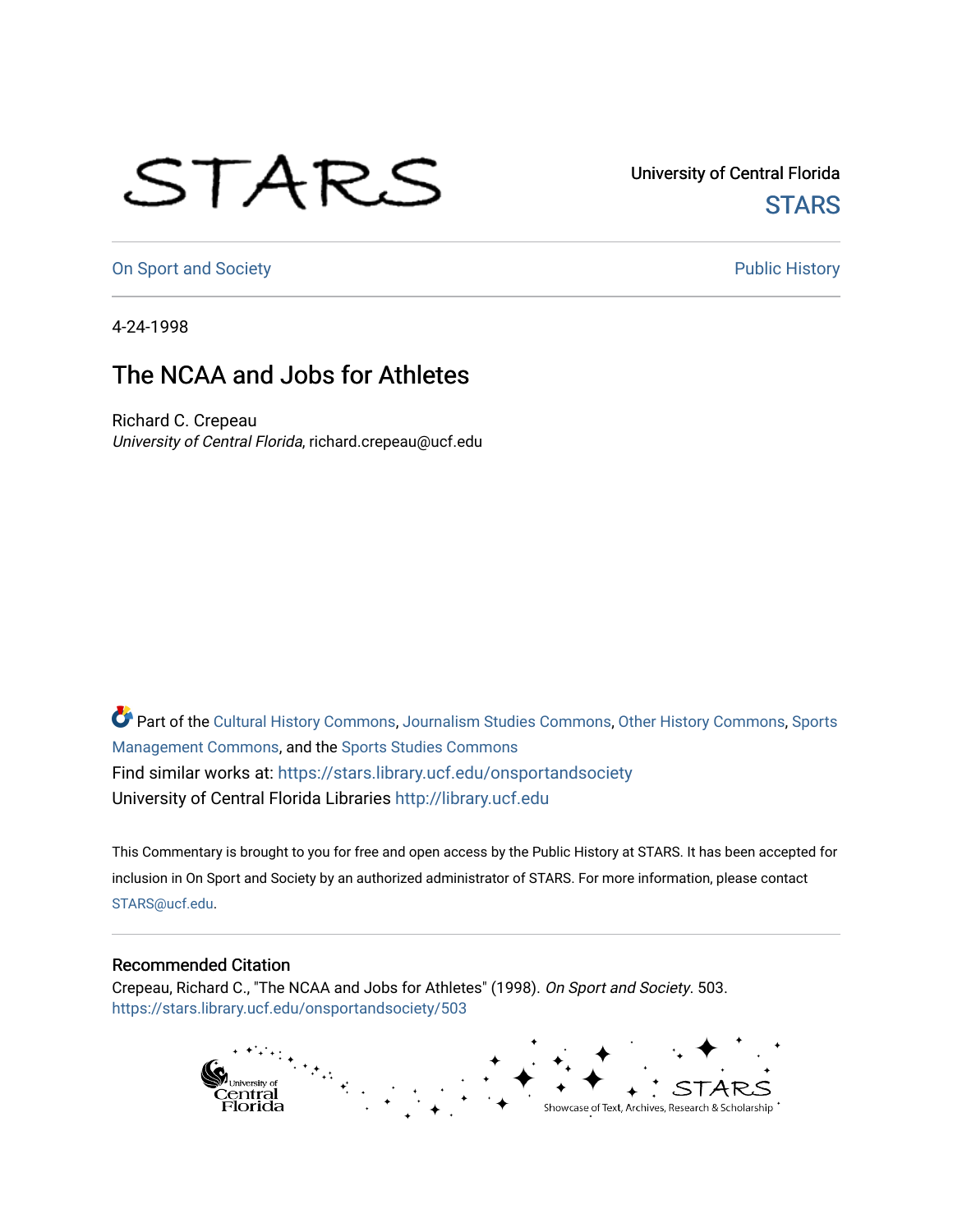## SPORT AND SOCIETY FOR ARETE April 24, 1998

Is it possible to do something both nostalgic and progressive at the same time? Would it be a shock if the doer of the deed turned out to be the NCAA?

The decision this week to allow scholarship athletes at Division I universities to seek and take employment up to a total income of \$2000 annually is at once nostalgic and progressive.

The element of nostalgia is self-evident to those sports fans over fifty. In America's folk culture of sport, the 1940s and 50s produced a raft of tales about star athletes and the "jobs" they held in and around campus. Some involved going to check to see if a particular door was locked once or twice a week. Another involved the turning of a switch or valve once a week. In return for these vital services the athlete was paid a bit more than pocket money.

Better yet were those athletes who worked for the local businessman-booster or graduate of Enormous State University. They were paid lucrative salaries for work not done, or the occupation of a geographic space for a specified period of time. These folk images also appeared on stage and screen as campus companions to Thurber's dumb jock.

Now all of this returns and we have a chance to relive these charming moments from our storied past. Better still there will be new variations on these tried and true themes. The new technologies seem to offer limitless possibilities for the creation of ghost jobs throughout the burgeoning economy of the 90s.

The progressive side of the NCAA decision is the more important one. The ethical watchdogs of college sport have created an environment in which the quasi-legal paying of players will be facilitated, and the illegal paying of players will be made much easier. The NCAA has finally come very close to saying that paying college athletes is now legitimate. We should applaud this progressive action.

The star athlete receiving legitimate funds will find it much easier to receive the additional under the table funds. The same people who were slipping them cash and emoluments surreptitiously, can now do so out in the open, while stuffing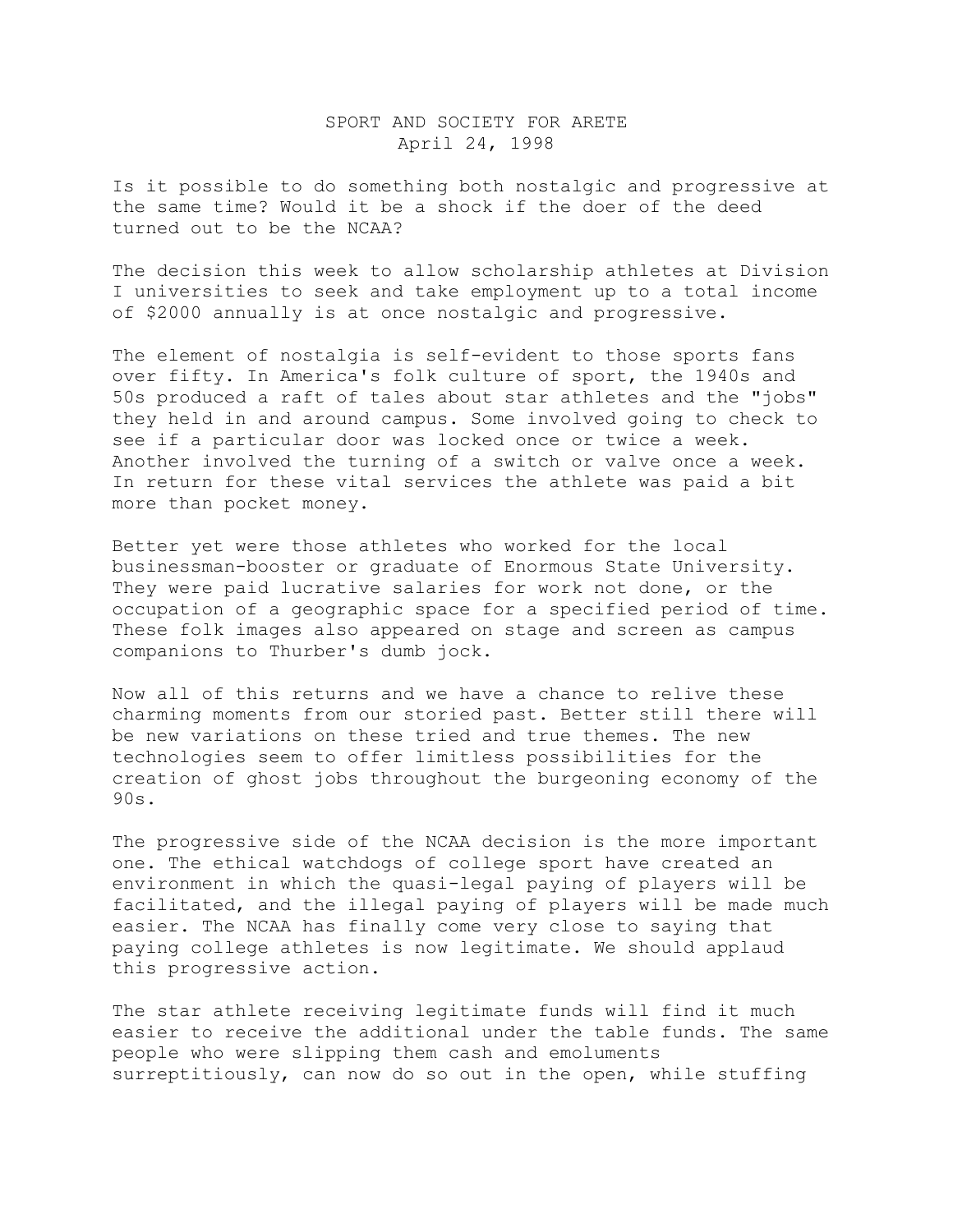the pay envelop with little extras that neither the IRS nor the NCAA need know about.

The fact that the NCAA made no attempt to maintain the barriers it has been erecting between the athlete and the boosters over the last few decades, is a clear signal to the both parties that the finger is no longer in the dike. The flood is coming. Let the good times roll!

Will this also mean that within the framework of employment, the athlete might find as his or her job something in the area of marketing and promotions? Let's just call them marketeers. The star running back selling cars at Booster Chevrolet or Fanatic Ford would be quite the marketing coup. How about the executive suites that have the Heisman Trophy Candidate serving as a receptionist, or greeter, in the outer office. This is an attractive prospect as it will prepare the ex-jock for a future in Vegas or Atlantic City.

What in fact will be the model? Is this going to be something like the old industrial leagues where players were hired to do certain jobs in an industry, but were freed up to participate in sport in the name of that industry? Or is the model to be the Soviet one, in which the athlete is an officer of an organization, such as the Red Army, but the only duties are to participate and win in the arena?

Of course there will be those who will wonder if the NCAA has simply thrown in the towel and admitted that the idea of the student athlete and amateur athlete are dead. If that is the case I applaud them, and encourage the NCAA to push the changes even further.

How can an athlete participate in a sport for 30 hours a week in activity that leaves them exhausted and requires considerable travel on behalf of the university, take a "full time" load of classes thus qualify as a student, and at the same time hold down a job? Is it too much to ask of our young gladiators?

Let's just drop the student part of student-athlete or make it minimal (one course during the semester of competition). This would give us a better explanation for low graduation rates, and create a new character on campus, the worker-athlete. Then we'll bring back the old Marxist cheer, "Workers of the World Unite." Rah! Rah! Rah!